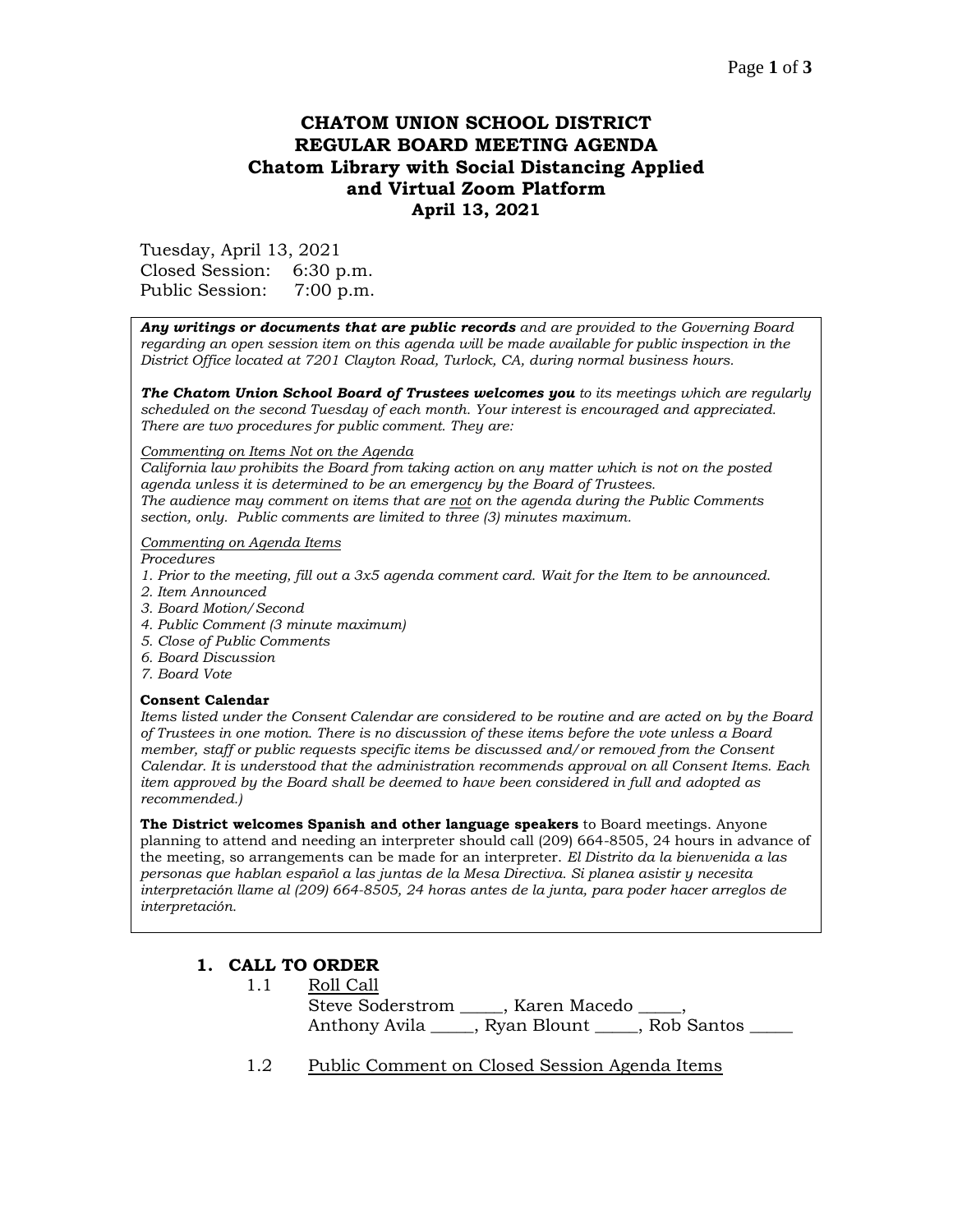## 1.3 Adjourn to Closed Session

## **2. CLOSED SESSION**

*Disclosure of Items Discussed in Closed Session (Gov. Code 54947.7)*

- 2.1 Public Employee Appointment
	- 2.1.1 Summer School
		- K/1 Teacher
		- 2/3 Teacher
		- 4/5 Teacher
		- 6/8 Teacher
		- SDC/ Intervention Teacher
		- Summer School Secretary
- 2.2 Employees Discipline/Dismissal/Release/Non- reelection/Leaves of Absence/Resignation/Retirements And Resolution Regarding Reduction or Discontinuance of Source (Gov. Code 44949 (e) and Gov. Code 44955
- 2.3 Negotiations
- 2.4 Adjournment Back to Public Session

## **3. OPEN SESSION: CALL TO ORDER**

- 3.1 Roll Call Steve Soderstrom \_\_\_\_\_, Karen Macedo \_\_\_\_, Anthony Avila \_\_\_\_\_, Ryan Blount \_\_\_\_, Rob Santos \_\_\_\_
- 3.2 Flag Salute
- 3.3 Report from Closed Session
- 3.4 Approval of Agenda

## **4. CONSENT CALENDAR**

- 4.1 Board Minutes
- 4.2 Fiscal Services Warrants/Payroll
- 4.3 Declaration of Obsolete Items
- 4.4 Collection of Developer Fees (if any)
- 4.5 Consider Contract Renewal for Stanislaus Partners in Education (SPIE)

## **5. PUBLIC COMMENT/RECOGNITION/COMMUNICATION**

**6. INFORMATION**